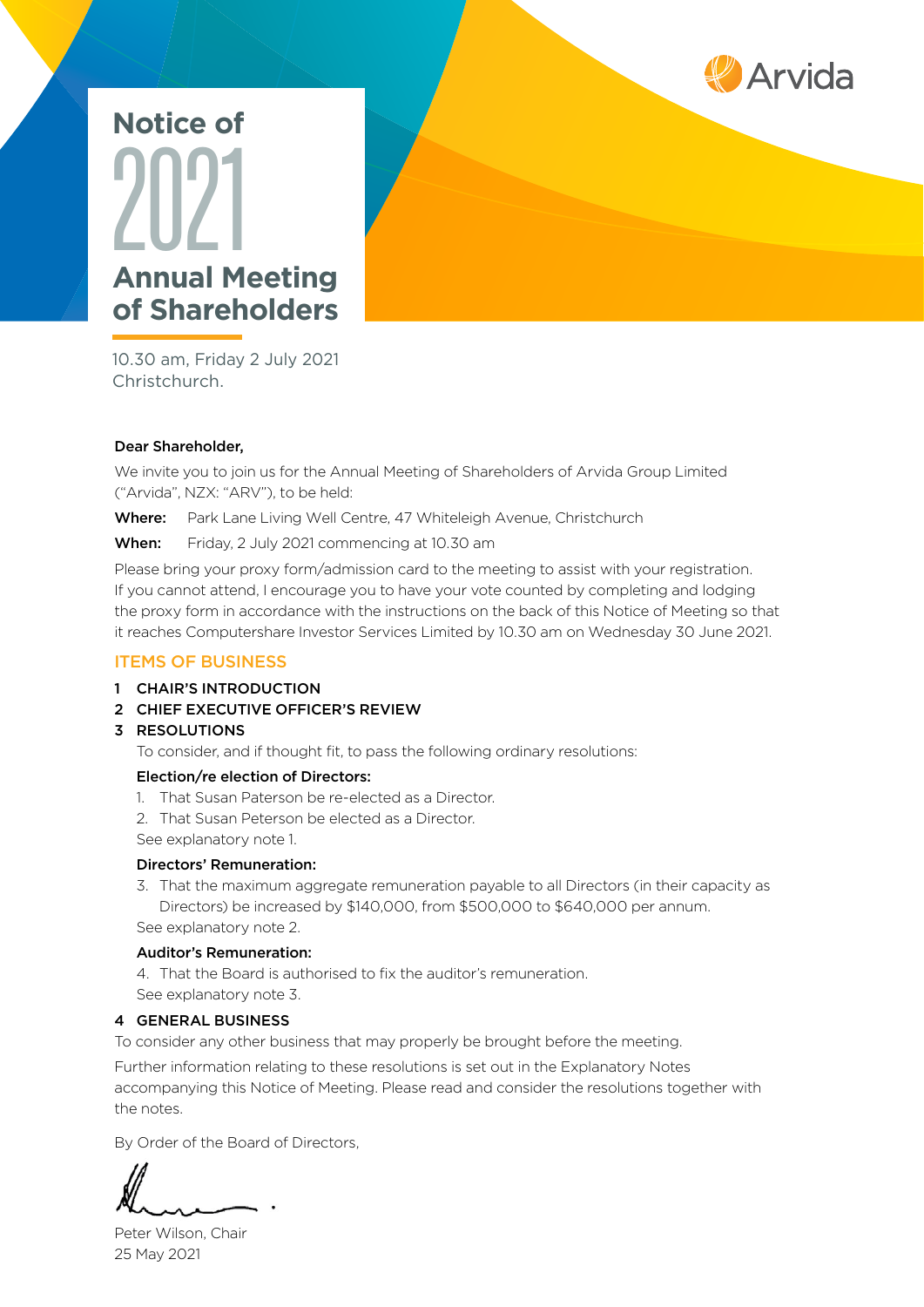### **Explanatory Notes**

#### EXPLANATORY NOTE 1

#### Election/re-election of Directors

Under rule 2.7.1 of the NZX Main Board Listing Rules (the Listing Rules), a director must not hold office past the third annual meeting following appointment or three years, whichever is longer, without being re-elected by shareholders.

Accordingly, Susan Paterson who was last elected at the 2018 Annual Meeting is retiring from office at this year's Annual Meeting and, being eligible, offers herself for re-election.

In addition, under rule 2.7.1 of the Listing Rules, a Director appointed by the Board must not hold office (without election) past the next Annual Meeting following the Director's appointment.

Susan Peterson was appointed as a Director by the Board effective from 1 November 2020. Accordingly, Susan Peterson retires from office at this year's Annual Meeting and, being eligible, offers herself for election.

Both Directors are standing with the Board's unanimous support and both are considered by the Board to be Independent Directors for the purposes of the Listing Rules.

A brief biography of each Director's history and experience is set out below.

Both Directors intend to abstain from voting any discretionary proxies or shares they hold, on their respective election/re-election.

#### Profile of Susan Paterson



#### Term of Office:

Appointed Director 7 May 2015, re-elected by shareholder resolution 21 August 2015 and 6 July 2018.

*Susan has over 25 years of experience as a professional director/chair having served on a number of private and public boards. She was appointed an Officer of the New Zealand Order of Merit in 2015 for her services to corporate governance. Susan has a Bachelor of Pharmacy and practiced as a pharmacist before moving into management roles in New Zealand and the United Kingdom. Susan has a deep understanding of the health sector with many years spent as a clinician as well as a practice owner.* 

*Susan chairs Steel and Tube Limited and Theta System Limited. Other board roles include the Reserve Bank of New Zealand, Les Mills Holdings Limited, EROAD Limited and the Electricity Authority. Past directorships include Airways NZ (Chair), Goodman Property Trust, Transpower NZ Limited, Abano Healthcare Group Limited, St Cuthbert's College, Ports of Auckland and Sky Network Television Limited.* 

*Susan completed an MBA at London Business School. Susan is a member of the Remuneration Committee.* 

#### Profile of Susan Peterson



Term of Office: Appointed Director 1 November 2020.

*Susan is an experienced business leader with a particular interest in helping companies to drive growth through technology, innovation and organisational culture.* 

*Susan is currently Chair of Vista Group and an independent director of Xero, Property for Industry and Trustpower. To ensure that she has the capacity to successfully fulfil the demands of the Arvida role, Susan has retired from the board of ASB Bank and will not seek re-election to the Board of Trustpower at the ASM later this year.* 

*Susan is a member of the New Zealand Markets Disciplinary Tribunal and is a board member of non profit Global Women.* 

#### EXPLANATORY NOTE 2

#### Directors' Fees

Director fees were last set at the 2016 Annual Meeting and took effect, when further ratified at the 2017 Annual Meeting following receipt of independent advice from the Institute of Directors (IoD). The pool available for payment of the then five directors was set at \$500,000. At the time of this 2017 approval, Arvida advised the intention to regularly benchmark overall levels against market and make changes, if appropriate.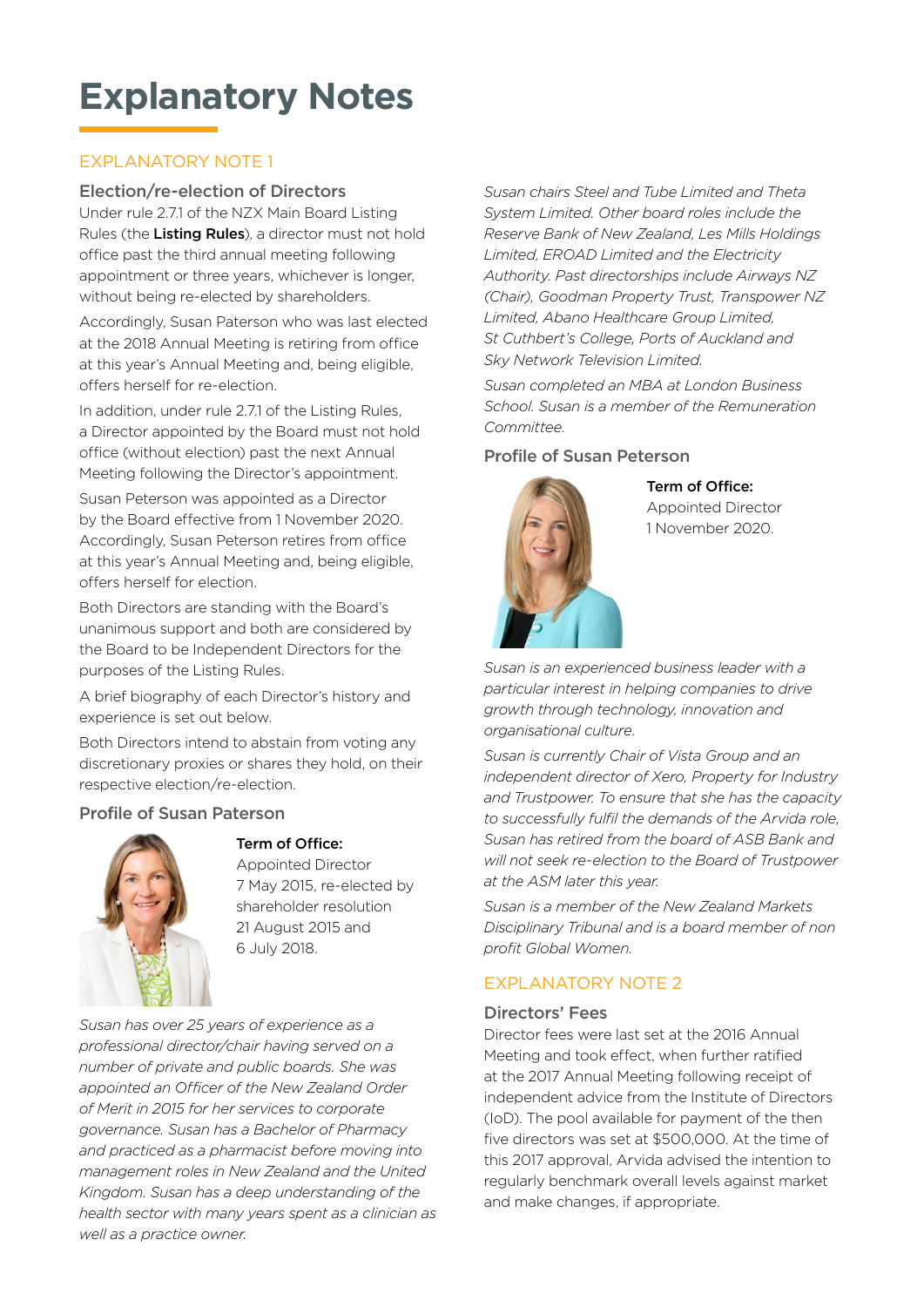The landscape in which the Company operates has continued to change, resulting in increased demand on directors' time and broadening their scope of responsibilities in monitoring and assessing business compliance and performance. The size and scope of operations has also increased markedly. In 2016, when the fees were last set (and ratified in 2017), Arvida's market capitalisation was \$334 million and it was the owner of 21 retirement communities. As at 30 April 2021, its market capitalisation was \$977 million and it was the owner of 33 retirement communities.

Accordingly, the Board has again engaged the IoD to conduct a benchmarking review of director fees. This has involved reviewing fees for New Zealand listed companies for the roles of Chairman, committee chairs, committee members and base non-executive directors. The IoD is the professional body for directors in New Zealand and represents more than 8,000 individuals, across a spectrum of New Zealand enterprises. One of its business competencies is the collection and collation of director fees currently paid and advice as to appropriate levels of fees A summary of this advice is available from [www.arvida.co.nz/investors](http://www.arvida.co.nz/investors).

The Board reviewed this benchmark data and has proposed to increase director fees to the levels noted in the table below. The Board considers the increase to Director remuneration to be appropriate and aligned to market. Notwithstanding the increase in size and complexity of the Arvida business noted above, the proposed increases are mostly reflective of inflation. Arvida has determined to set the director fees to include fees for Board Committee members, which diverges from the IoD approach but is consistent with a substantial number of other NZX listed companies. Arvida also intends to hold the fees paid

to the Board committee chairs constant and below the levels suggested by the IoD meaning the overall remuneration cost is only modestly different.

Approval is also sought to allow additional payments should significant additional Board work be required over and above usual duties. The Board notes this also is consistent with the approach taken by a substantial number of other NZX listed companies. Arvida expects that additional fees would only be paid in exceptional circumstances and notes that it hasn't made any such additional payments to date. If additional payments are appropriate, then they would be paid at the rate of \$350 per hour and capped at \$83,000 in any financial year making the maximum amount payable in any financial year \$640,000 based on a five person board.

While there are no current plans to add a sixth director, if one is added then as permitted by the NZX Listing Rules a proportionate increase in the director fee pool can occur.

If Resolution 3 is passed, the director fees will paid be at the new rates from 1 July 2021. The Directors and any of their associated persons will abstain from voting any of their shares, and any incidental proxies they hold, on Resolution 3.

#### EXPLANATORY NOTE 3

#### Auditor's Remuneration

Ernst & Young is automatically reappointed as the auditor of Arvida under Section 207T of the Companies Act 1993. Under section 207S of the Companies Act auditor's fees and expenses must be fixed in the manner determined at the Annual Meeting. Shareholder approval is therefore sought for the Board to fix Ernst & Young's remuneration for the following year.

| <b>Office</b>                                                                                                                   | <b>Current</b><br><b>Remuneration (\$)</b> | <b>Proposed</b><br><b>Remuneration (\$)</b> | <b>Amount of</b><br>Increase (\$)  |
|---------------------------------------------------------------------------------------------------------------------------------|--------------------------------------------|---------------------------------------------|------------------------------------|
| Chair                                                                                                                           | 150,000                                    | 165,000                                     | 15,000                             |
| Director                                                                                                                        | 82,000                                     | 90,000                                      | 8,000                              |
| Chair of Audit & Risk Committee                                                                                                 | 12,000                                     | 12,000                                      | Nil                                |
| Chair of Remuneration Committee                                                                                                 | 8,000                                      | 8,000                                       | <b>Nil</b>                         |
| Members of the Audit & Risk and<br>Remuneration Committees                                                                      | Nil                                        | 3,000                                       | 3,000                              |
| <b>Subtotal of Committed Fees</b>                                                                                               | 498,000                                    | 557,000                                     | 59,000                             |
| Ad hoc fees for abnormal and particularly<br>time intensive projects or transactions<br>outside the scope of typical Board work | Up to 2,000                                | Up to 83,000<br>at 350<br>per hour          | Up to 81,000<br>at 350<br>per hour |
| <b>Maximum Fee Pool</b>                                                                                                         | 500,000                                    | 640,000                                     | 140,000                            |